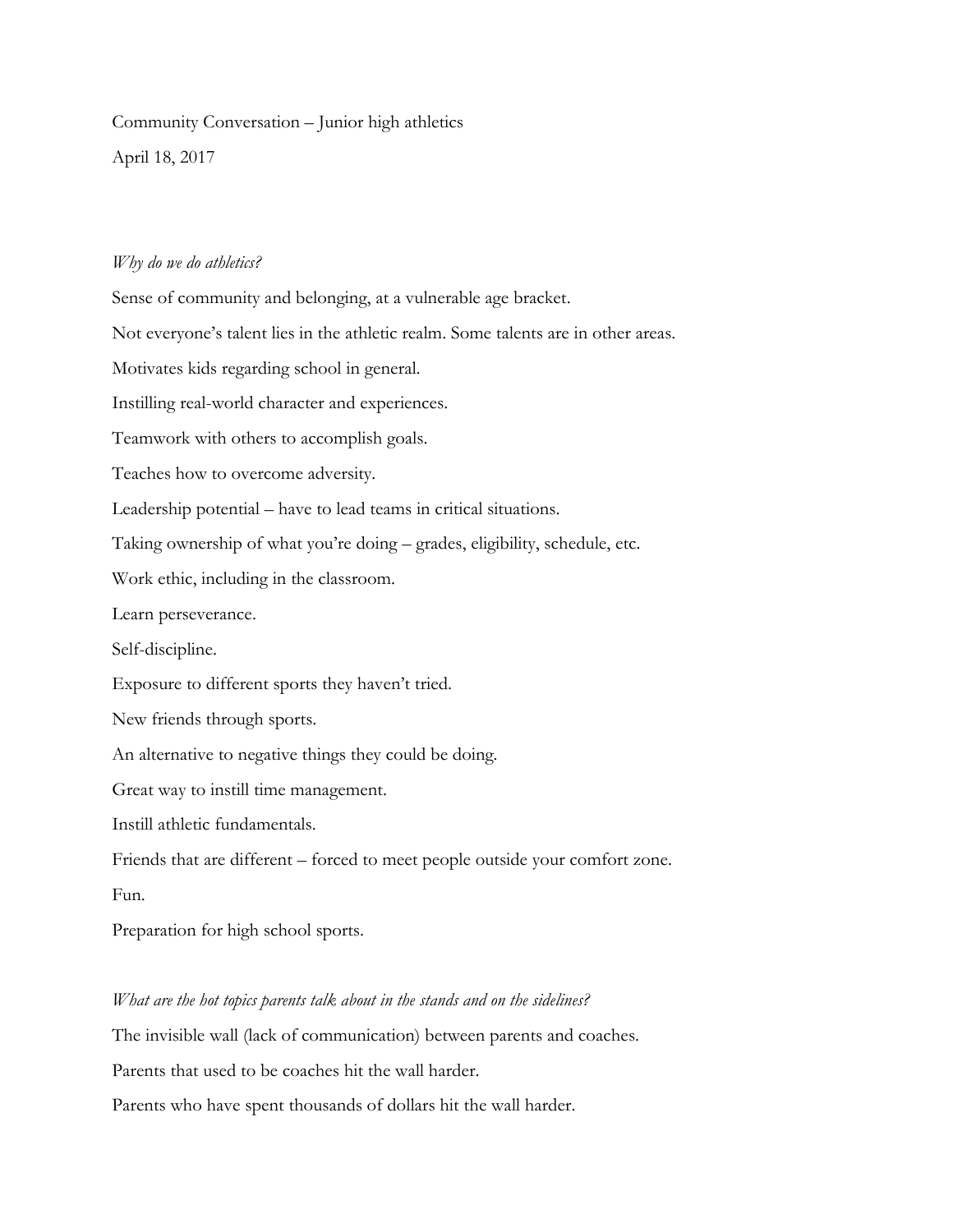As a coach, I had two different experiences. Early in my career communication issues with parents wore me out. Later I realized it happens at every level. I learned to over-communicate early.

It takes a while to develop a thick skin.

At Lakota during the lean years we weren't hiring a lot of teachers. So we didn't have as many young developing coaches. We're doing a good job building that back.

Finding a balance between having kids talk to the coach versus parents doing it.

Parents fear if they talk to the coach it might make things worse….taking it out on the kids.

Some coaches are also the student's teacher. Makes things more complicated.

Coaches need to receive information from kids and parents…it's not a one-way relationship.

As a coach, you have a responsibility to deal with parents – if you don't want to do that, maybe you shouldn't coach.

Coaches should talk to other coaches about how they do things. Develop and learn from a community of practice.

There's no coaching bible on how to survive the first few years.

Learning to deal with occasional hateful emails.

Need parent-to-parent mentoring.

Sometimes parents don't accept communication.

Be pro-active and over-communicate about playing time and expected results. Do it early.

What is the obligation to develop players? Good coaches set expectations.

Be blunt and honest about expectations.

Junior high is a transition to competition. It's no longer just participation and development.

Read the OSHAA standards: more kids involved, more sports.

There can be a big difference between a seventh-grade individual and an eight-grade one.

It's hard to predict future development. I may be sitting a kid that's going to win a state title for us someday.

The more kids you have, the more issues you have with parents and playing time.

In junior high the kids are groomed to have to perform in order to play. Seventh grade is the transition year to do that.

Making sure everyone is fully participating in practice. They have the opportunity to improve in practice.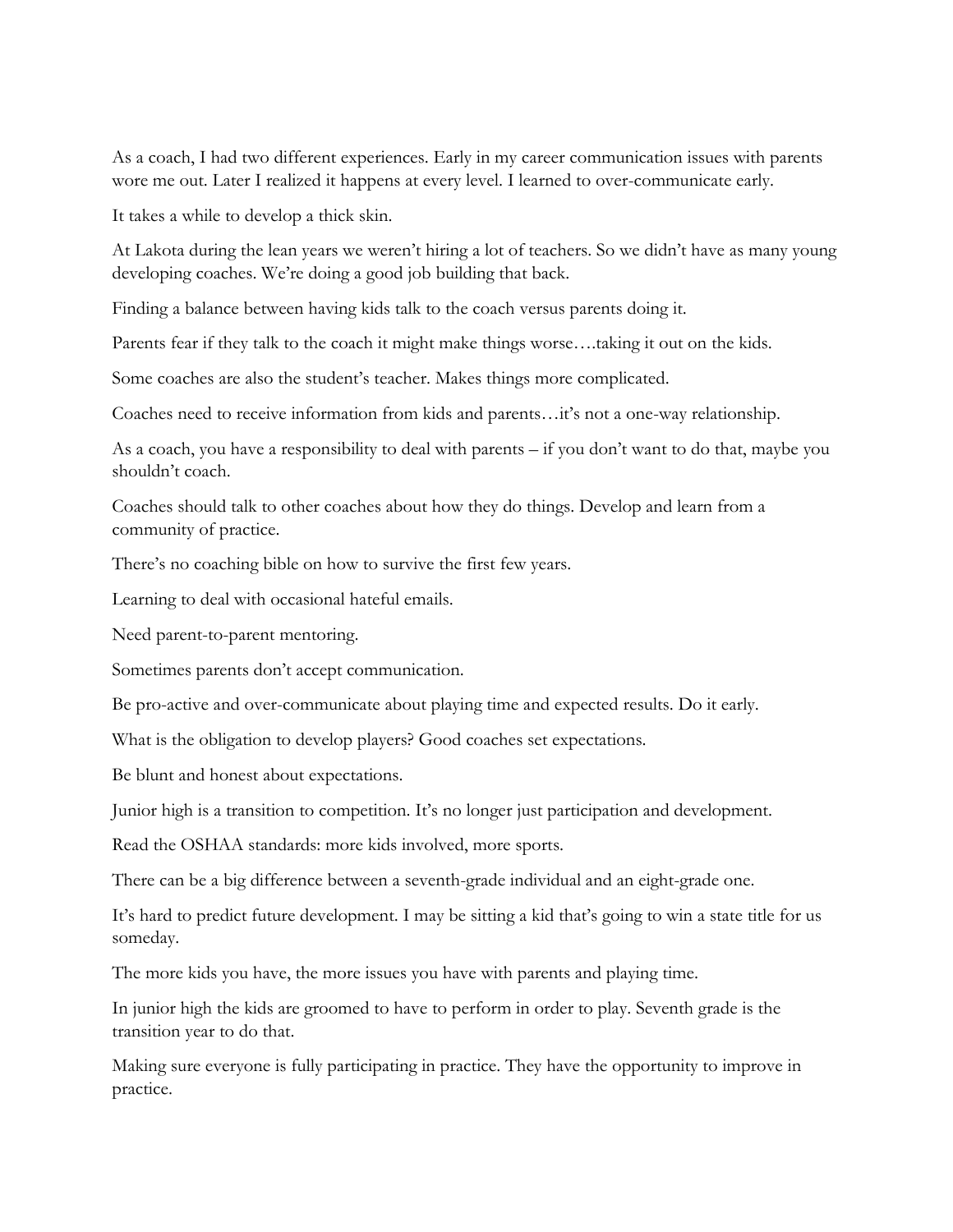I coach at the youth level. I like to win using all my players. It's easy to win using just the best players.

It's a triangle between winning at all costs, playing everybody, and practice.

Playing time is on a continuum between different levels. The only time winning is the only goal is at the professional level.

East-West rivalry is a big issue. Now we're telling kids they have to hate the other side.

*Other hot topics:*

Fees!

Transportation – not consistent among sports

Feedback about coaching from parents

*What elements should be in the district athletic philosophy?*

Expectations of parents

Code of conduct for parents

Expectations of athletes – grades, behavior in and out of school

Commonality between schools – training regimen, boys/girls resources, facilities, professional development

Is it all about winning or all about developing players?

Involvement of high school coaches at lower levels. There is a big disparity right now.

Lakota philosophy vs. GMC philosophy. Where is it the same? Where is it different?

When and how do we add a sport?

The difference between sports and activities.

Direction about situations like a boy who wants to play on the girls volleyball team, because there is no boys team. How to handle that.

The impact sports has on school culture.

Athletics are the greatest source of community in our community.

Athletics are and need to be inclusive to all, not just high socio-economic groups.

Budget. Fund-raising. Who's paying for what.

Educating parents on how to get kids enrolled in sports (physicals, forms, etc.)

Safety of sports (rehab times, concussions, etc.)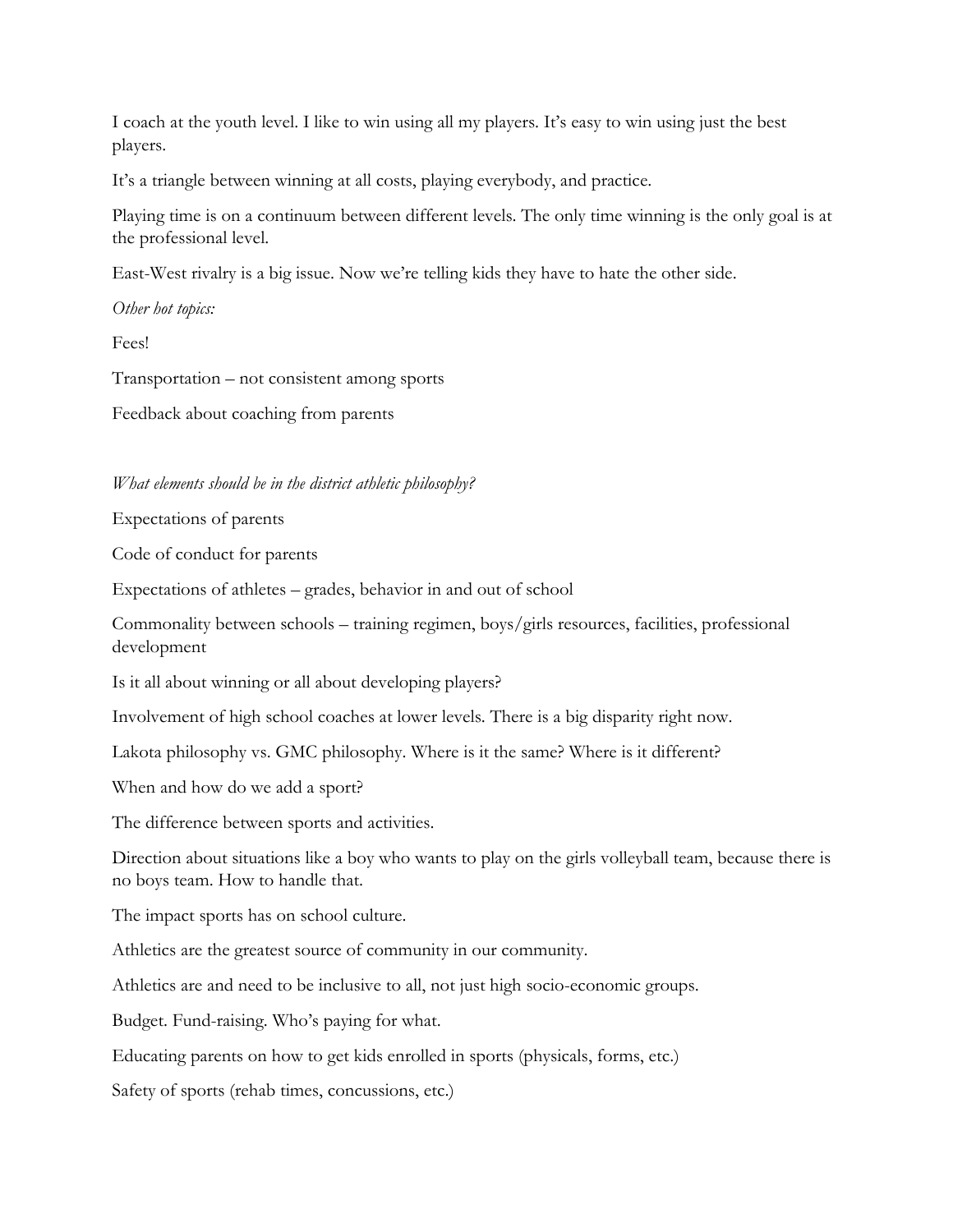Time commitment. Ability to do multiple sports.

Criteria for deciding who makes the team.

| One-word from each person to sum up the conversation (some words offered more than once): |
|-------------------------------------------------------------------------------------------|
| team                                                                                      |
| coaches                                                                                   |
| ideas                                                                                     |
| standards                                                                                 |
| character                                                                                 |
| communication                                                                             |
| opportunities                                                                             |
| preparation                                                                               |
| openness                                                                                  |
| feedback                                                                                  |
| commitment                                                                                |
| work                                                                                      |
| school spirit                                                                             |
| teamwork                                                                                  |
| expectations                                                                              |
| strategies                                                                                |
| a start                                                                                   |
| positive                                                                                  |
| kids                                                                                      |
|                                                                                           |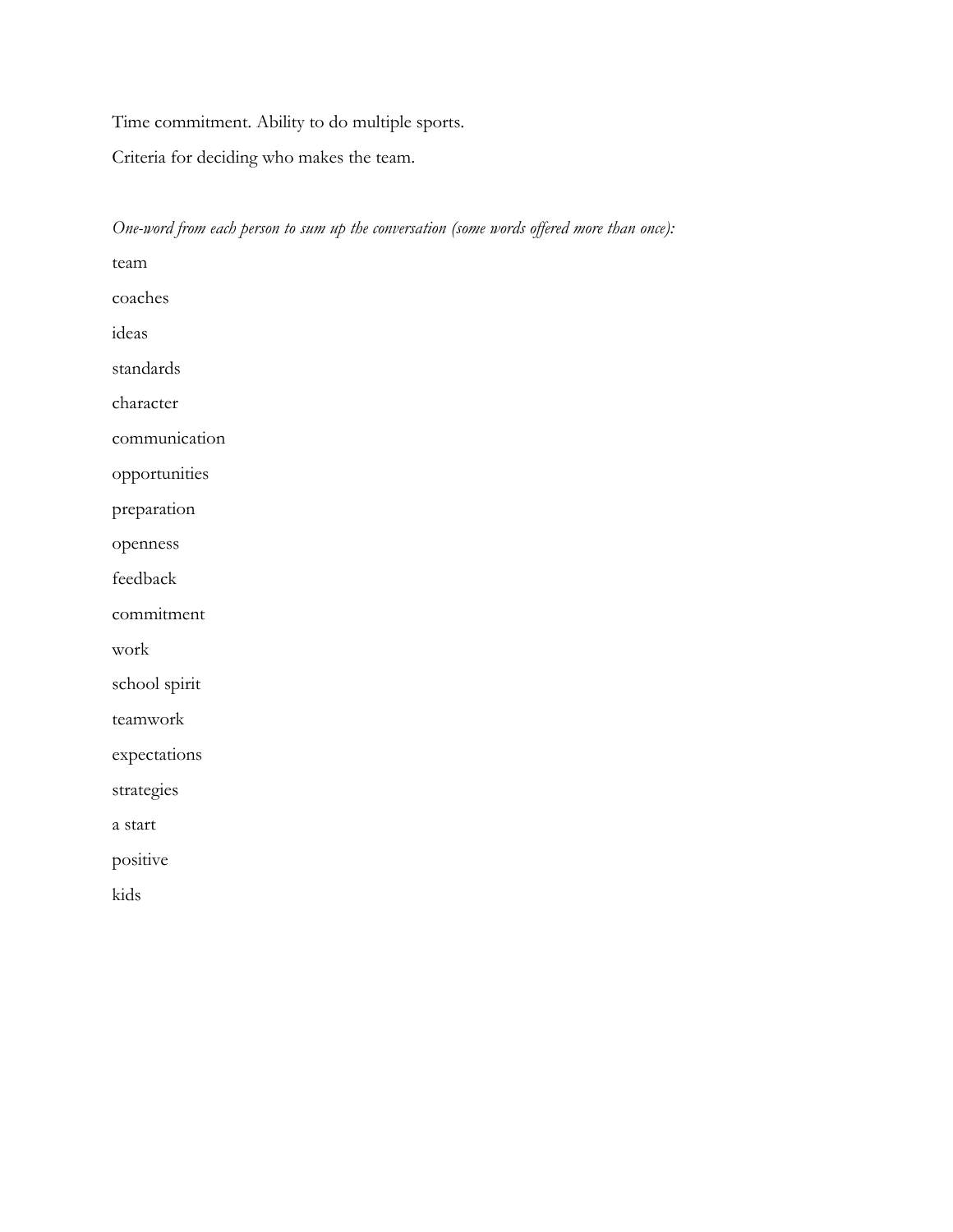Why AMletics?  $\bullet$ Sende of belonging at vulnurble age Not everyone has academic talent > private expansive apps Instill red-wolld, Character Involvedes kiks re-school-general experiences ap. team, work of others to goal Exposure do sports Sove-come advosity follow few world Meet un triando -> responsibility/ownership -I work ethic - balance work keep out of trable -> perseveance Time mayt -> discipline Sports Emparental Fun Transition to 4,5, level Compare to GMC philosoph (Elements) When I have we all a touts of peruts Burget/Fundaming I walk of conduct good us. activity" expects of Athledes J - Boys playing willey ball Educate parents on<br>How to get tride in sports How the whole school 5 Holms  $=$  physical feel part of arilities - behavior  $c_{\nu}$  (fra) pride > infact on school or Hore Common slity both schools Safety - Come loads from River - francing teginine Role of community bldg. - Airy protocol - Boy 4 91's from the w/in 4 due to gently - risk nummer - want training How to make a available The convertment - Pro Devel. to all the  $-$  ability to do - the winning vs. not issue - access issue more than one sport - H.S. wach inplient - inclusive Criteria on who makes team - apoBtance " player